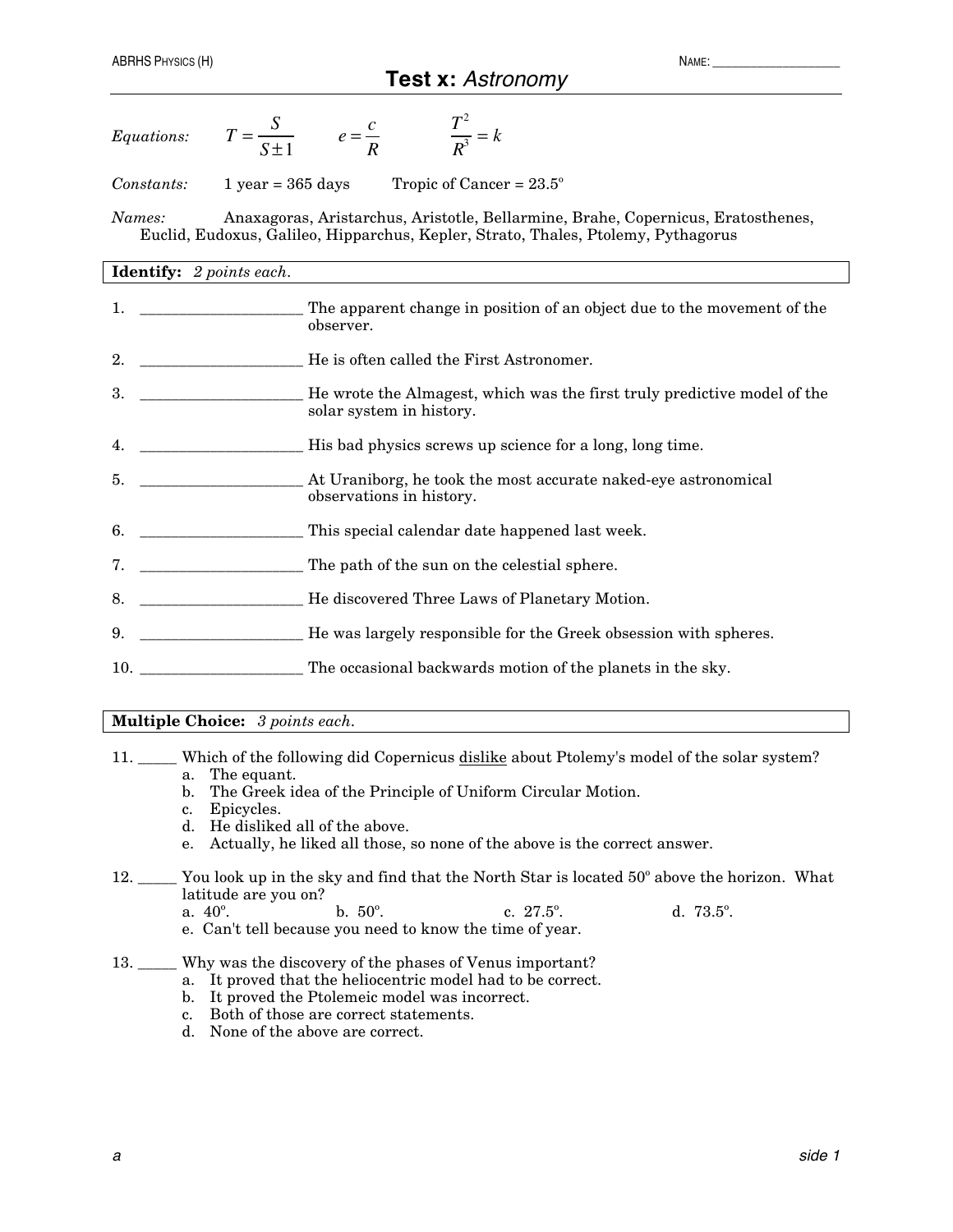| Problems 14 to 16 refer to the following:<br>diagram.                                                       |                                                                        | Planet X goes around the sun in the orbit shown to the right.<br>The center of the orbit and the sun are also shown in the |                                                                                                                                 |              |      |
|-------------------------------------------------------------------------------------------------------------|------------------------------------------------------------------------|----------------------------------------------------------------------------------------------------------------------------|---------------------------------------------------------------------------------------------------------------------------------|--------------|------|
| d. 6 AU. e. 4 AU.                                                                                           | a. 20 AU. b. 16 AU. c. 10 AU.                                          | 14. _____ What is the aphelion distance for Planet X in AU?                                                                |                                                                                                                                 | <b>10 AU</b> | 4 AU |
|                                                                                                             | 15. What is the eccentricity of the orbit?<br>a. 0.2. b. 0.38. c. 0.4. |                                                                                                                            | d. 0.5.                                                                                                                         | e. 0.6.      |      |
|                                                                                                             | 16. What is the sidereal period of Planet X in days?                   |                                                                                                                            | a. $11,500.$ b. $19,100.$ c. $23,400.$ d. $32,600.$ e. $39,700.$                                                                |              |      |
|                                                                                                             |                                                                        | 17. _____ How far away (in AU) is a star which has a parallax of 0.0002 <sup>o</sup> ?                                     | a. 72,000 AU. b. 143,000 AU. c. 286,000 AU. d. 573,000 AU.                                                                      |              |      |
| a. Directly overhead.<br>b. 23.5° from overhead.<br>c. 23.5° above the horizon.<br>d. Right on the horizon. | e. Sun can't be seen at that time.                                     |                                                                                                                            | 18. If you were on the North Pole on the Spring Equinox, where would the sun be at noon?                                        |              |      |
| a. Full.                                                                                                    |                                                                        |                                                                                                                            | 19. If the moon were only about $30^{\circ}$ away from the sun, what phase would it be?<br>b. Gibbous. c. Crescent. d. Quarter. | e. New.      |      |
|                                                                                                             | 20. ____ Galileo discovered all of the following except                |                                                                                                                            |                                                                                                                                 |              |      |

- a. The sun has spots on it.
- b. Saturn seems to have two companion stars on either side of it.
- c. Venus has all phases, like the Moon.
- d. The Moon is mountainous.
- e. Don't be stupid, he discovered all those things.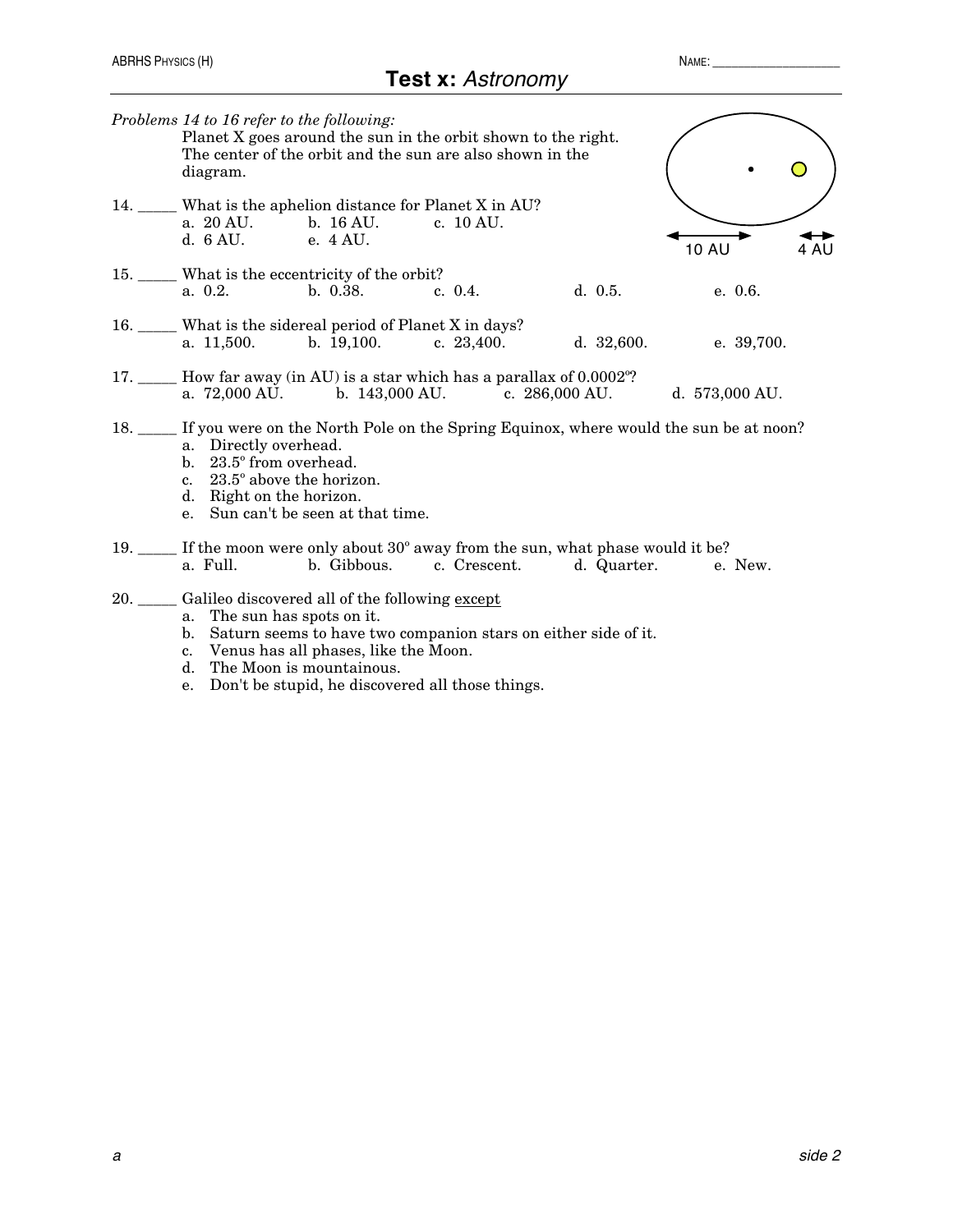## **Short Answer:**

21. Apart from liking new ideas, what were the two main reasons one might prefer the Copernican Hypothesis to the Ptolemeic Model in the end of the sixteenth century? (*3 points each*)

22. What were the two main scientific/logical reasons that most people rejected non-geocentric models of the solar system? (*3 points each*)

23. What were the two key observations that led the ancient Greeks to conclude that the earth was a sphere? (*3 points each*)

24. What were the two most important discoveries in Sidereus Nuncius, and why was each important? (*5 points each*)